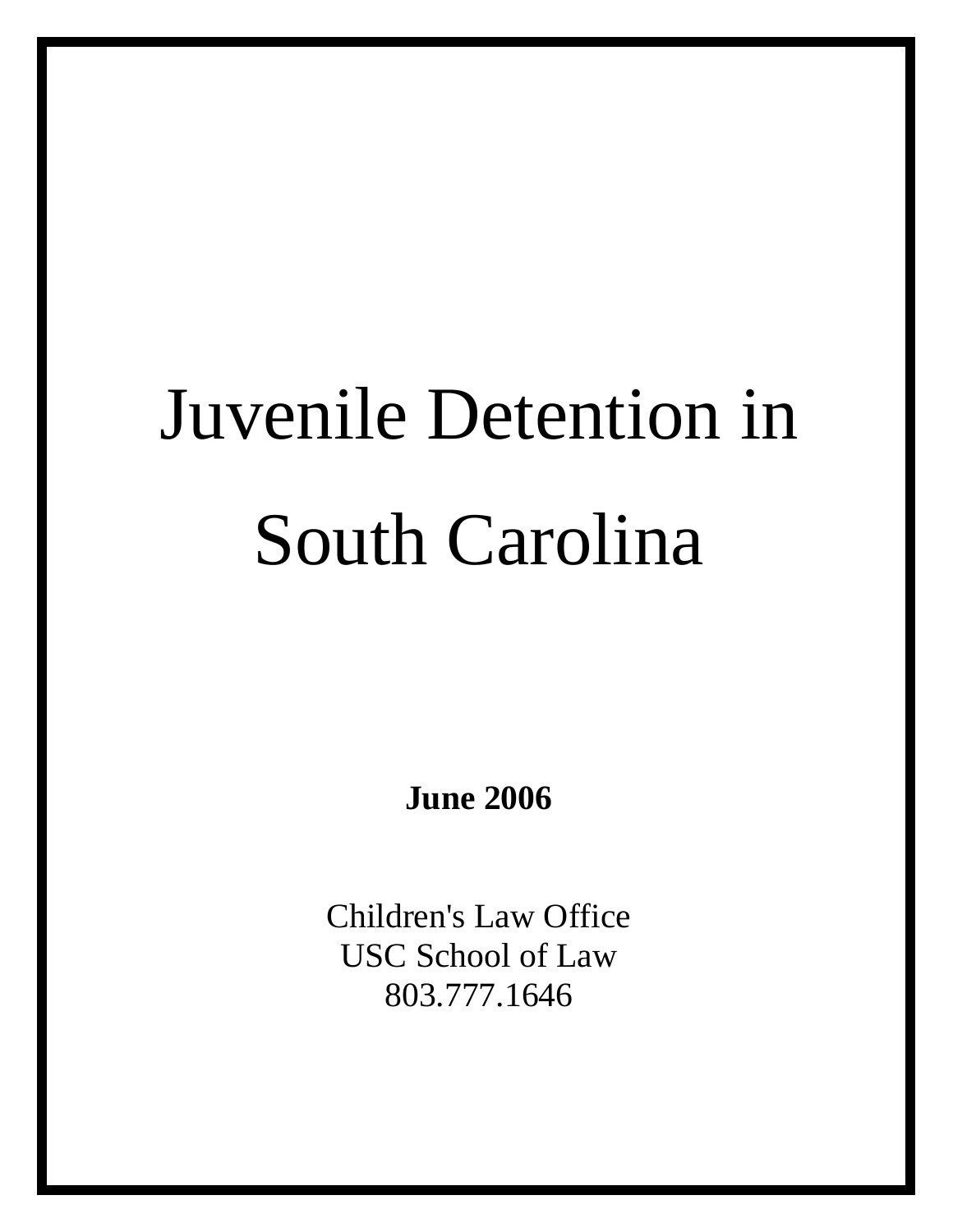# **Table of Contents**

| Appendix A: Juveniles Detained by County/Jurisdiction15  |  |
|----------------------------------------------------------|--|
| Appendix B: Number of Secure Detentions by Gender/Race16 |  |
|                                                          |  |
| Appendix D: Secure Detentions by Severity of Offense18   |  |
|                                                          |  |
| Appendix F: DMC-RRI Data, July 2004-June 2005, SCDPS20   |  |
| Appendix G: Sample Risk Assessment Instruments21         |  |
|                                                          |  |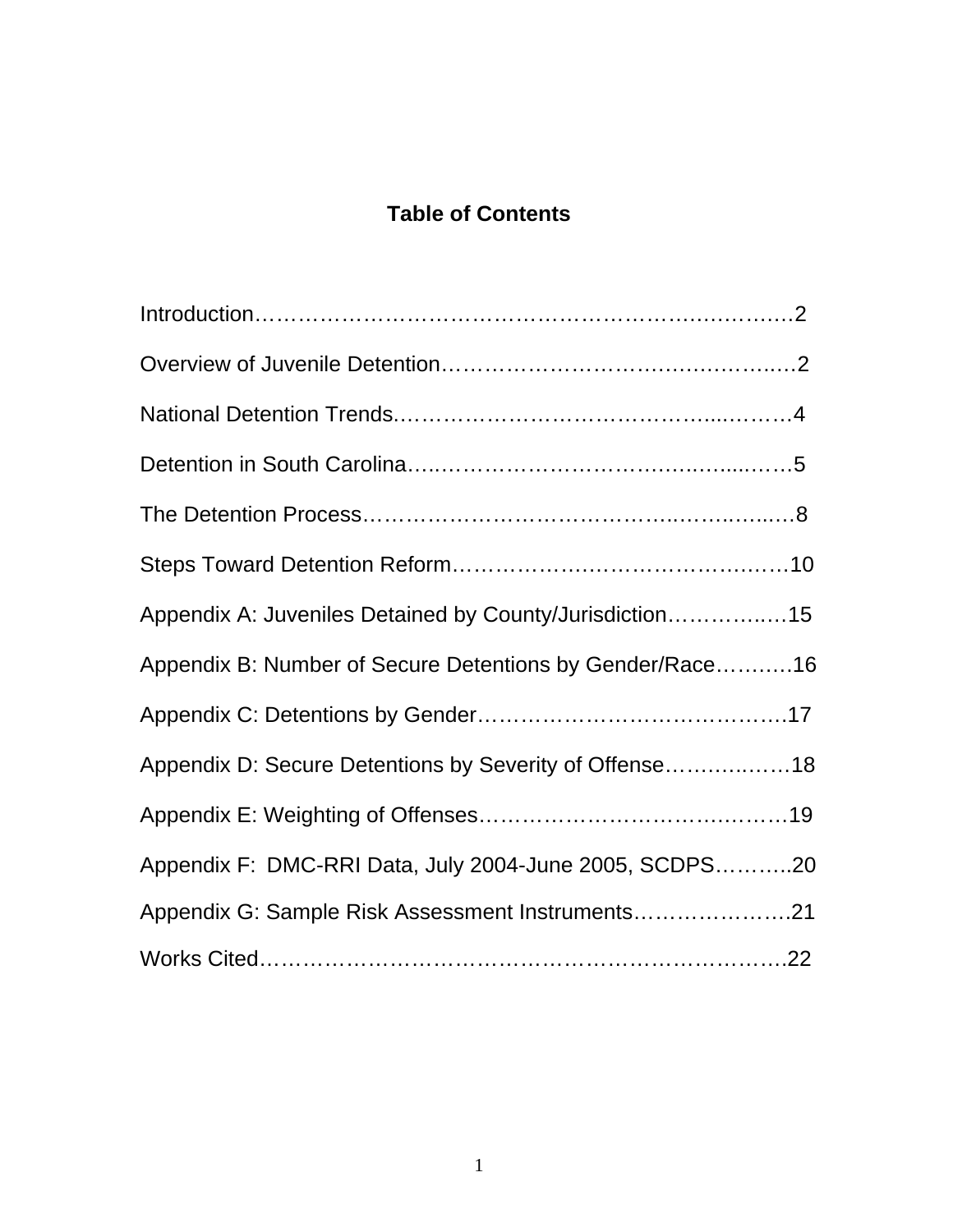#### **Introduction**

There has been a steady decline in juveniles committing crimes since the early 1990's. However, an alarming number of children are being securely detained and most of these children are non-violent offenders. In too many instances, secure detention has become the most easily accessed alternative at the time of arrest. Due to a lack of appropriate alternatives in South Carolina, secure detention is used too often. The purpose of this report is to provide an overview of national and state trends in juvenile detention and outline a continuum of alternatives to secure detention.

#### **Overview of Juvenile Detention**

 Placement of juveniles into secure detention increased nationally by 74% between 1985-1995, but less than two-thirds of these youth in secure custody were charged with person, property or drug offenses. **(1)** Alternatives to secure detention must be used to allow minor to moderate juvenile offenders to attend school, spend time with their families, receive counseling and services, and remain connected to their communities. Research shows that secure detention does not deter future offending, but actually increases the likelihood that juveniles will be placed out of their homes in the future. Non-violent offenders placed in secure detention with more serious offenders often become more serious offenders later in their lives. The Juvenile Justice and Delinquency Prevention Act of 2002, as amended, states that youth who are "charged with or who have committed offenses that would not be criminal if committed by an adult or such non-offenders as dependent or neglected children, shall not be placed in secure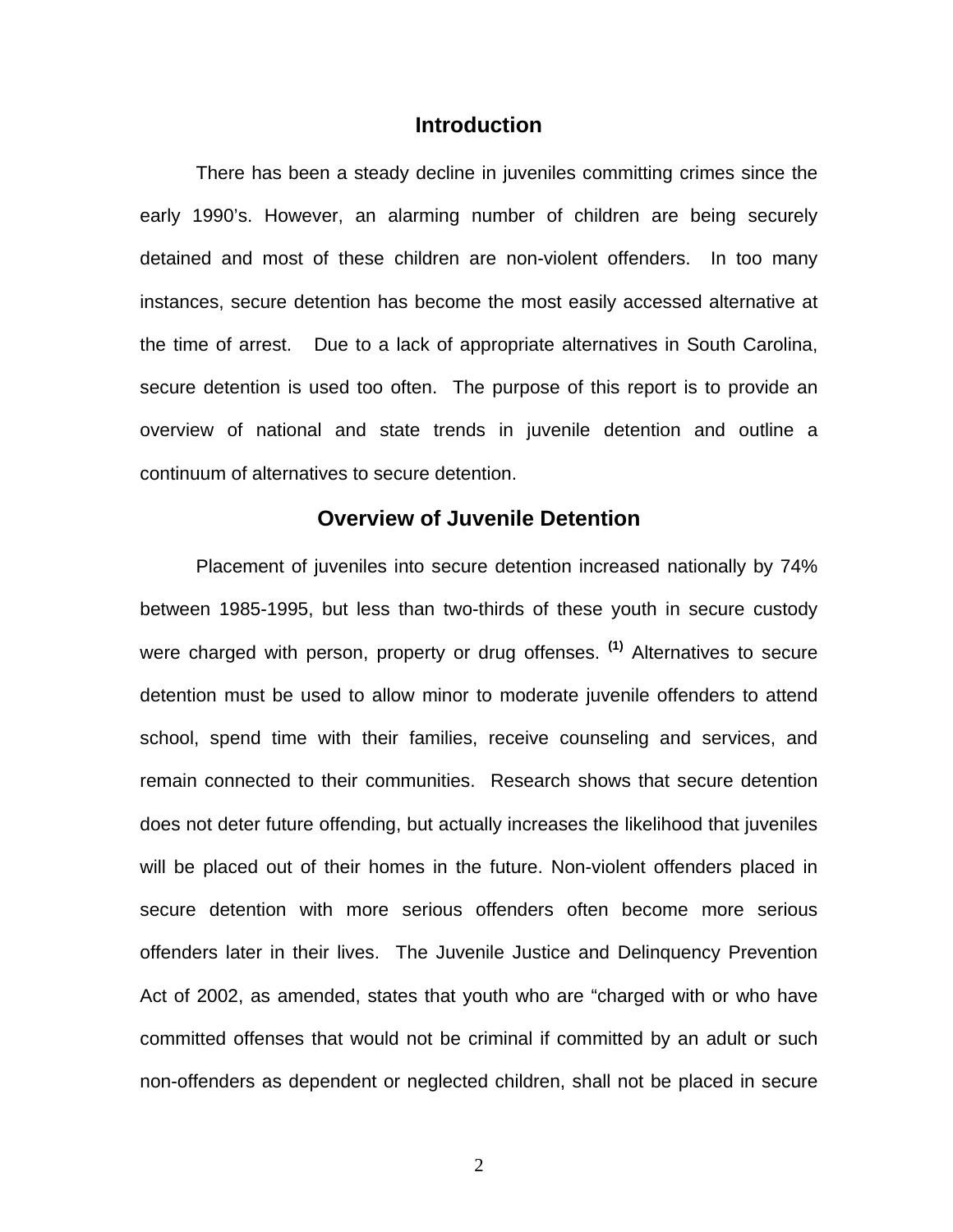detention." **(2)** Secure detention should only be used to hold a juvenile upon arrest to ensure the juvenile appears for all court hearings and to protect the public from future offending**. (3)** 

Despite a continual decline in crime rates over the past decade, the population of youth confined in pre-trial secure detention has steadily grown. The largest increase in use of secure detention has been for minority youth. The Federal Office of Juvenile Justice and Delinquency Prevention reports that while minority youth represent only 34% of the juvenile population in the United States, they represent 62% of the nation's youth in secure detention. **(4)** Nothing short of a lock-up boom exists in the United States, despite substantial evidence that locking up youth before a hearing is often unnecessary and is often detrimental to their future health and well-being.**(5)**

The secure detention of a non-violent juvenile has both monetary consequences for the public and emotional consequences for the juvenile detained. The emotional and personal circumstances of a non-violent juvenile may be worsened by the experience of being placed in secure detention. Placing a juvenile in secure detention increases the odds that the juvenile will re-offend in the future and increases the statistical likelihood that the juvenile will ultimately be committed to DJJ. A juvenile in secure detention is placed at a greater risk for suicide or other self-destructive behavior. A non-violent juvenile in secure detention also has the opportunity to associate with other youth charged with delinquent offenses and to learn new lessons on how to commit new crimes.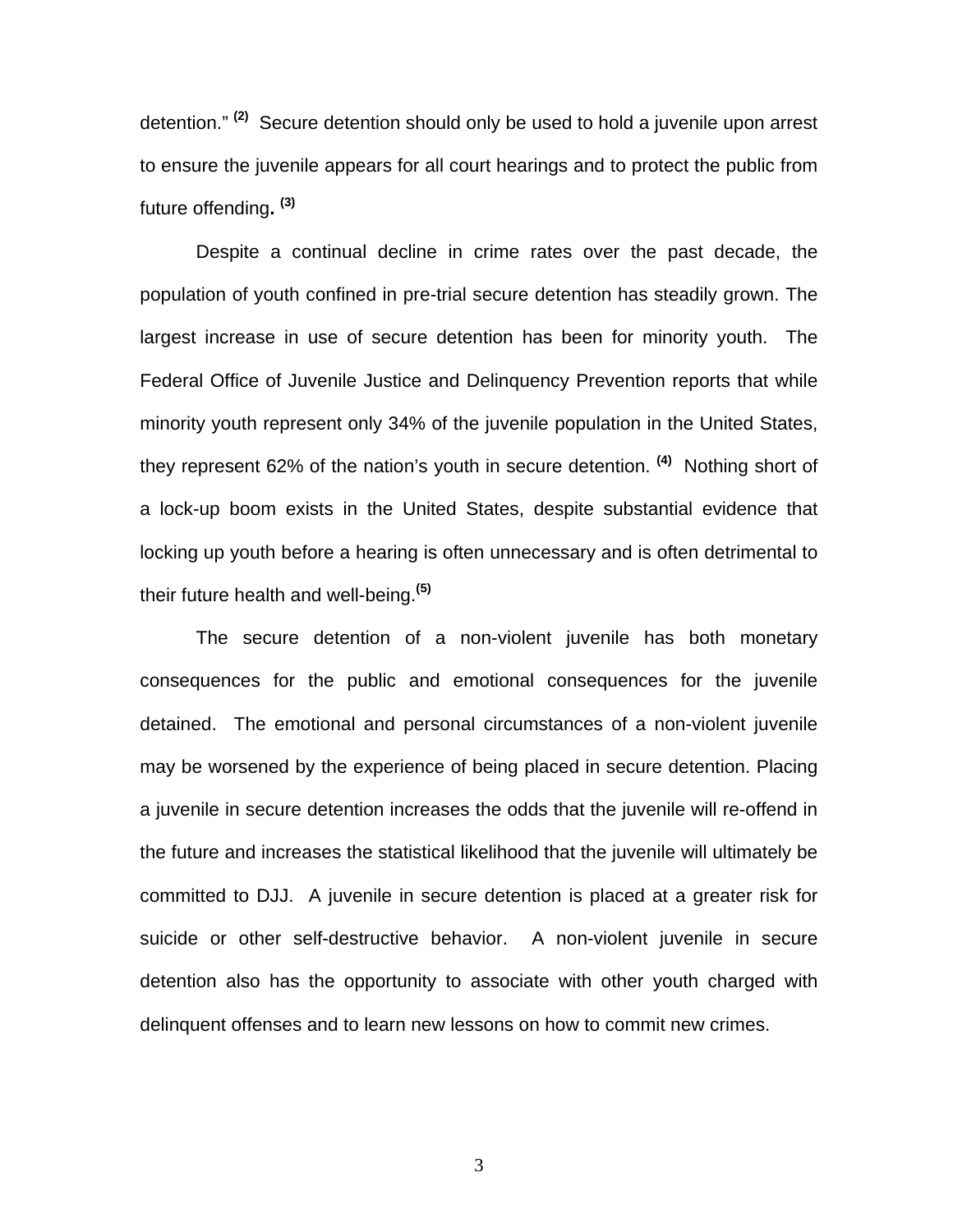There are multiple concerns with juveniles being placed in secure detention facilities. Overcrowding presents inherent physical dangers to staff and juveniles. Juveniles associate with other juveniles who are more violent and streetwise. Gang recruitment occurs in detention facilities and juveniles may join a gang for self-protection. Detention facilities have inadequate educational components, a lack of activities, and minimal mental health services. Juveniles face boredom, anger, depression, loneliness, and the fear of danger from other juveniles. A juvenile in detention has a 50% likelihood of having been previously abused and over a 50% likelihood of having mental health problems. A juvenile who is in secure detention is isolated from whatever safety net they may have through family, church, school, work, and positive relationships with friends, teachers, or relatives.

#### **National Detention Trends**

Studies show that the majority of detained youth are not the older, violent offenders that the public assumes are under lock and key. Many detained youth are quite young. More than half (56%) are 15 years old and younger, while a third (32%) are 14 years old or younger. **(6)** The majority of juveniles are not being detained for violent crimes. **(7)** For example:

- Youth detained for property crimes account for 26%.
- 24% of youth in detention are held for violations of probation, parole or court orders.
- Youth held for drug offenses make up 9%. The number of youth held for drug offenses increased 62% from 1990 through 1999. **(8)**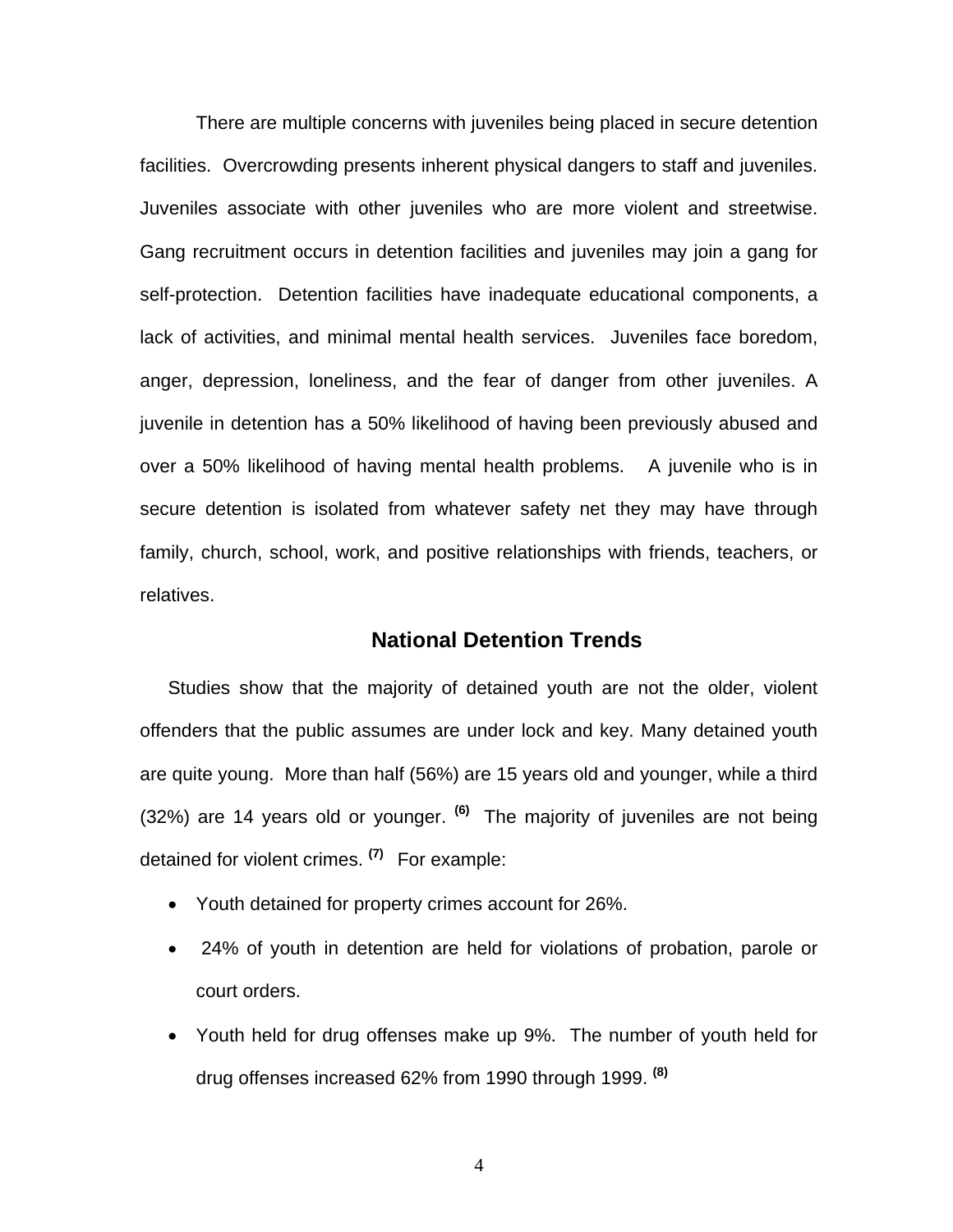- The Urban Institute reports that one-half of the nation's large jurisdictions take 90 days to dispose of cases - the maximum time suggested by professional standards. The percentage of youth who are:
	- o Detained at least 7 days: 70%
	- o Detained at least 15 days: 50%
	- o Detained at least 30 days: 28%
	- o Detained at least 60 days: 14%
	- o Detained at least 90 days: 10%

(Source: Census of Juveniles in Residential Placement, 1997, cited in 1999 Juvenile Offenders and Victims.)

#### **Detention in South Carolina**

Before 1980, South Carolina lagged behind other states in conforming to Federal mandates to remove juveniles from adult jails and lockups. As a result, most juvenile detentions occurred in adult jails where attempts to maintain sight and sound separation of juveniles from adult inmates were not always successful. In July 1993, the new detention law became effective, and the Department of Juvenile Justice (DJJ) opened a 30-bed detention facility for statewide use within its existing physical plant in Columbia. Overcrowding began shortly thereafter. In May 2001, a newly constructed 72-bed facility was ready for occupancy. The DJJ Detention Center serves the entire state, except Richland and Charleston counties operate their own secure juvenile detention facilities. Greenville County will open a juvenile detention facility in 2007. In terms of monetary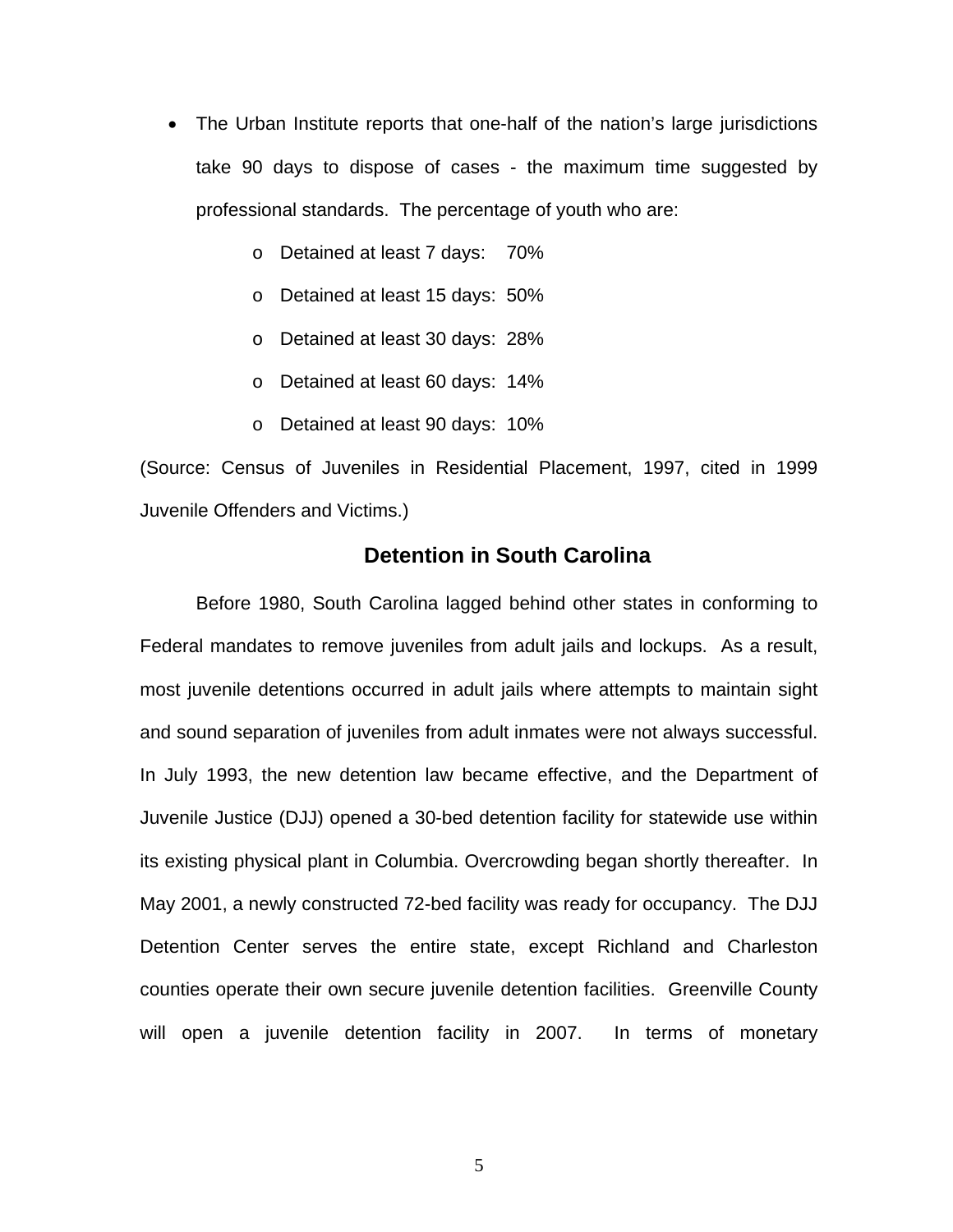consequences, it costs the state of South Carolina \$150.00 per day for one juvenile in detention, \$50.00 of which the county reimburses DJJ.

 From 2000 to 2005, thirty-one (31) South Carolina counties showed an increase in the number of juveniles placed in secure detention. A total of 5,330 juveniles were detained during fiscal year 2004-2005, which is a 19% increase from fiscal year 2000-2001. Over the five year period, the secure detention of males increased by 11% and the secure detention of females increased by 16%. There has been no decline in the detention rates for any group (See Appendices A-E). For fiscal year 2004-2005, twenty-two (22) South Carolina counties detained more than 50 juveniles, and twelve counties detained more than 100 juveniles. The average length of stay in secure detention for a juvenile is 14 days.

 Disproportionate Minority Contact (DMC) exists when the percentage of the minority youth in the juvenile justice system exceeds their percentage of the state's general population. Minority females showed a 19% increase over the fiscal years 2000-2005, and they account for the greatest rate increase of juveniles in secure detention for that period. While minority youth comprise only 35% of the total youth population, they consistently account for over 60% of all secure detentions. The Relative Rate Index (RRI) compares the rate of minority juveniles being involved at a certain point of the system with the rate of nonminority juveniles being involved at the same point. The RRI should be viewed as a set of "vital signs" for system monitoring and used to guide analysis of potential problems. Scores greater than 1.0 demonstrate an overrepresentation of minority youth. For FY 2004-2005, the RRI for minority youth placed in secure detention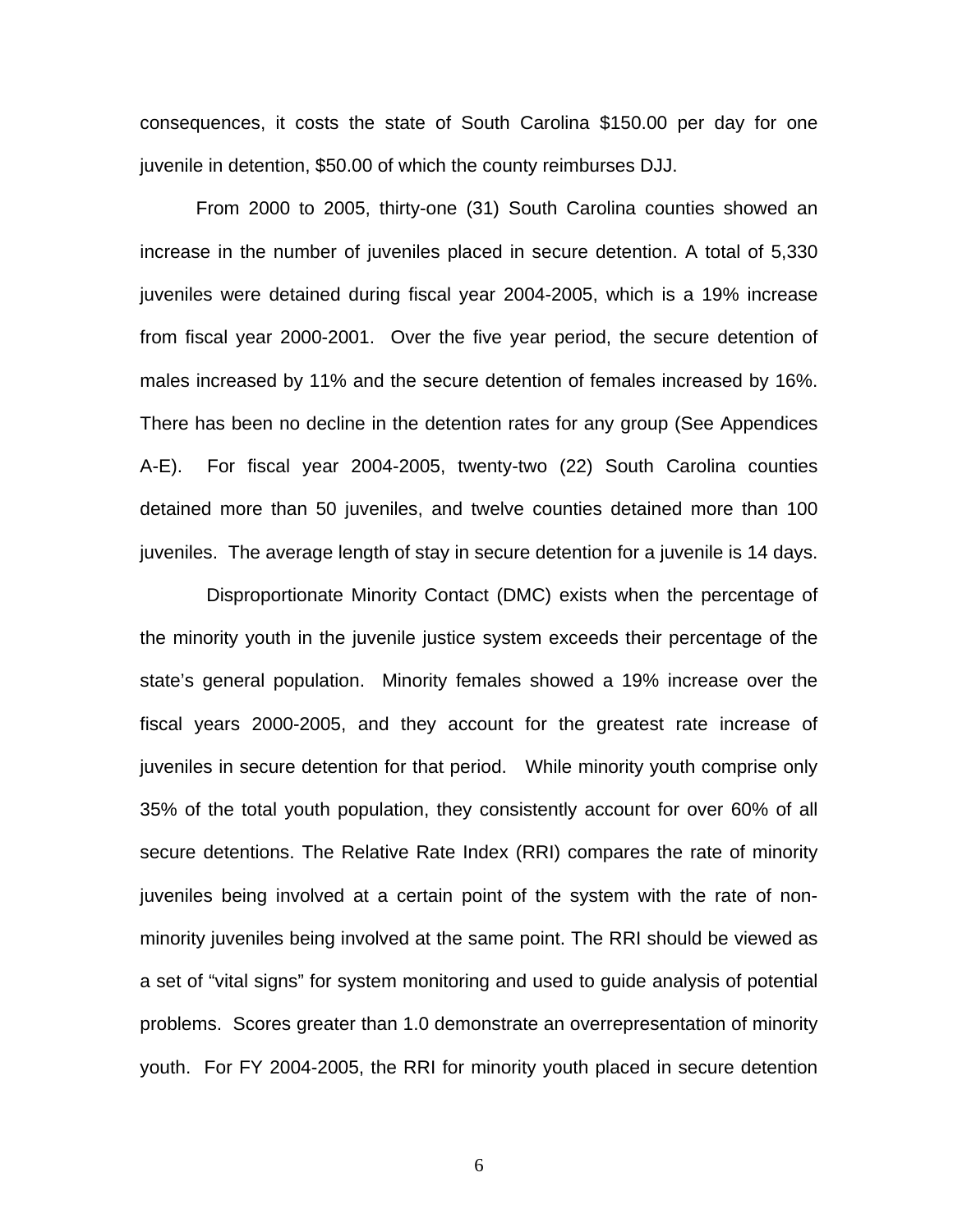was 1.15 (See Appendix F). **(9)** The South Carolina Governor's Juvenile Justice Advisory Committee has funded a project to promote a greater awareness and understanding of our DMC issues. Through the dissemination of accurate information and the identification of proven initiatives, assistance is now available to aid communities in addressing DMC issues. The greatest numbers of minority youth are status and property offenders, and in participating communities, an analysis of verified data and technical assistance will be offered to assist in the consideration of meaningful alternatives to secure detention for these non-violent cases.

 South Carolina is seeking technical assistance from the Annie E. Casey Foundation to improve its juvenile detention policies, practices, and conditions, and to ensure that all process improvements are framed through a racially neutral lens. The South Carolina Department of Juvenile Justice (DJJ) and the Children's Law Office (CLO) have partnered with the Governor's Juvenile Justice Advisory Council, the South Carolina Department of Public Safety, and Court Administration to pursue detention reform. CLO staff and DJJ staff have analyzed data for five targeted counties with high detention rates and have selected two pilot counties to focus on by identifying needs and developing procedures for identifying systemic barriers and implementing detention reform. CLO staff and the DJJ liaison meet regularly and work collaboratively on conducting county assessments of detention data, analyzing and compiling detention data, and developing and implementing action plans for reform initiatives.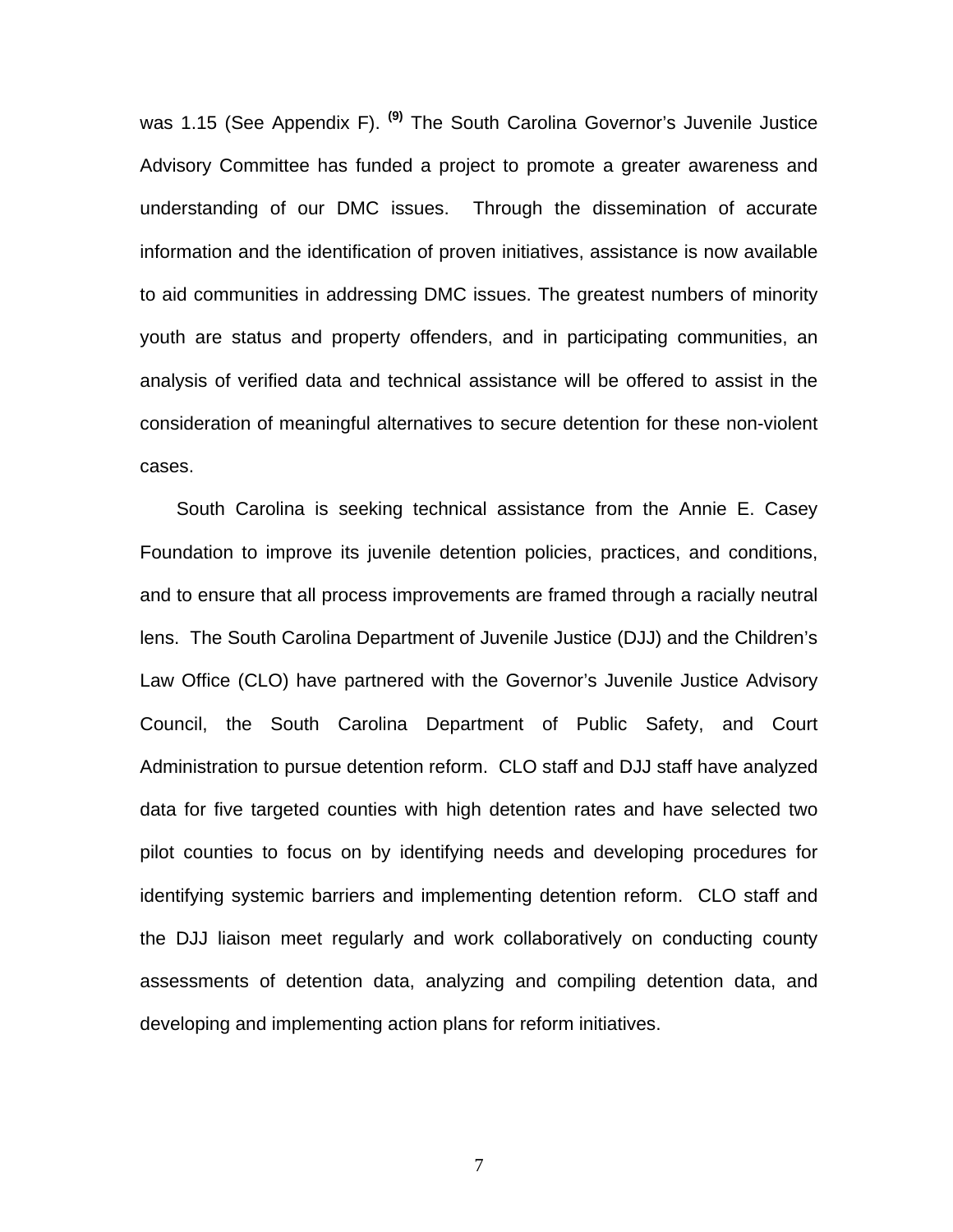#### **The Detention Process**

When a child is taken into custody by law enforcement, the officer who took the child into custody decides whether to release the child to the parent or a responsible adult, or to detain the child pending a court hearing. If the officer determines it is necessary to place the child outside the home until the court hearing, the authorized DJJ representative must make a diligent effort to place the child in an approved home, program, or facility, other than a secure juvenile detention facility, when appropriate and available. S.C. Code Ann. § 20-7-7210(A) (Supp. 2005).

 Children are eligible for secure detention only if they meet certain criteria define by law. For example, the law allows for detention of a child who has been charged with a statutory violent crime; had possession of a deadly weapon; or has no suitable alternative placement, and it is determined that detention is in the child's best interest or is necessary to protect the child, the public, or both. S.C. Code Ann. §20-7-7210(B) (Supp. 2005). A child must be at least eleven to be detained in a detention facility, and children eleven or twelve years of age may only be detained by order of the family court. S.C. Code Ann. §20-7-7210(F) (Supp. 2005).

A child who is taken into custody because of a status offense should not be detained more than 24 hours in a juvenile detention facility, unless a previously issued court order notified the child that further violation of the court's order may result in the secure detention of that child in a juvenile detention facility. If a child is ordered detained for violating a valid court order, the child may be held in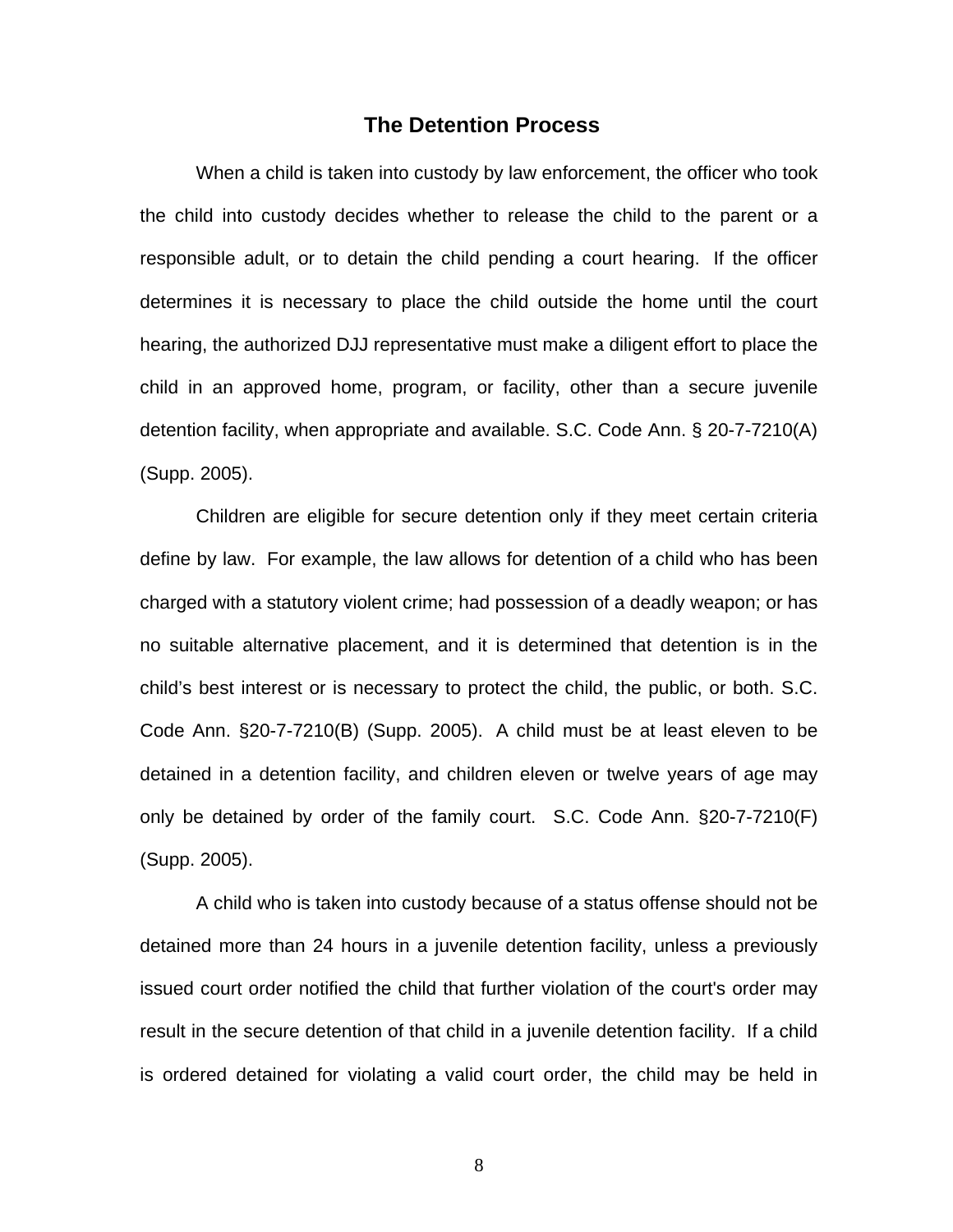secure confinement in a juvenile detention facility for not more than 72 hours, excluding weekends and holidays. S.C. Code Ann. §20-7-7210(E) (Supp. 2005).

If the officer who took the child into custody has not released the child to a parent or responsible adult, the family court must hold a detention hearing within 48 hours from the time the child was taken into custody, excluding weekends and holidays. A child must be represented by an attorney at this hearing and may only waive this right if he has consulted at least once with an attorney. The court will appoint an attorney if the child does not have one. S.C. Code Ann. §20-7- 7215(A) (Supp. 2005). The detention hearing may be held without the child's parents or guardian if they cannot be located after a "reasonable effort," and the court will appoint a guardian ad litem for the child. Rule 32, SCRFC.

At the detention hearing, any evidence relevant to the necessity for detaining the child is admissible. The DJJ representative will report to the court on the facts surrounding the case and make a recommendation as to the child's continued detention pending the adjudicatory hearing. At the conclusion of the detention hearing, the judge will determine: (1) whether probable cause exists to justify the detention of the child; and (2) whether it is appropriate and necessary to detain the child further. S.C. Code Ann. §20-7-7215(A) (Supp. 2005).

A child who has been ordered detained must be screened by a social worker or a psychologist within 24 hours to determine if the child is in need of any services. A child who is ordered detained is entitled to another hearing: (1) within 10 days following the initial hearing; (2) within 30 days following the 10-day hearing; and (3) at any other time with a showing of good cause. S.C. Code Ann.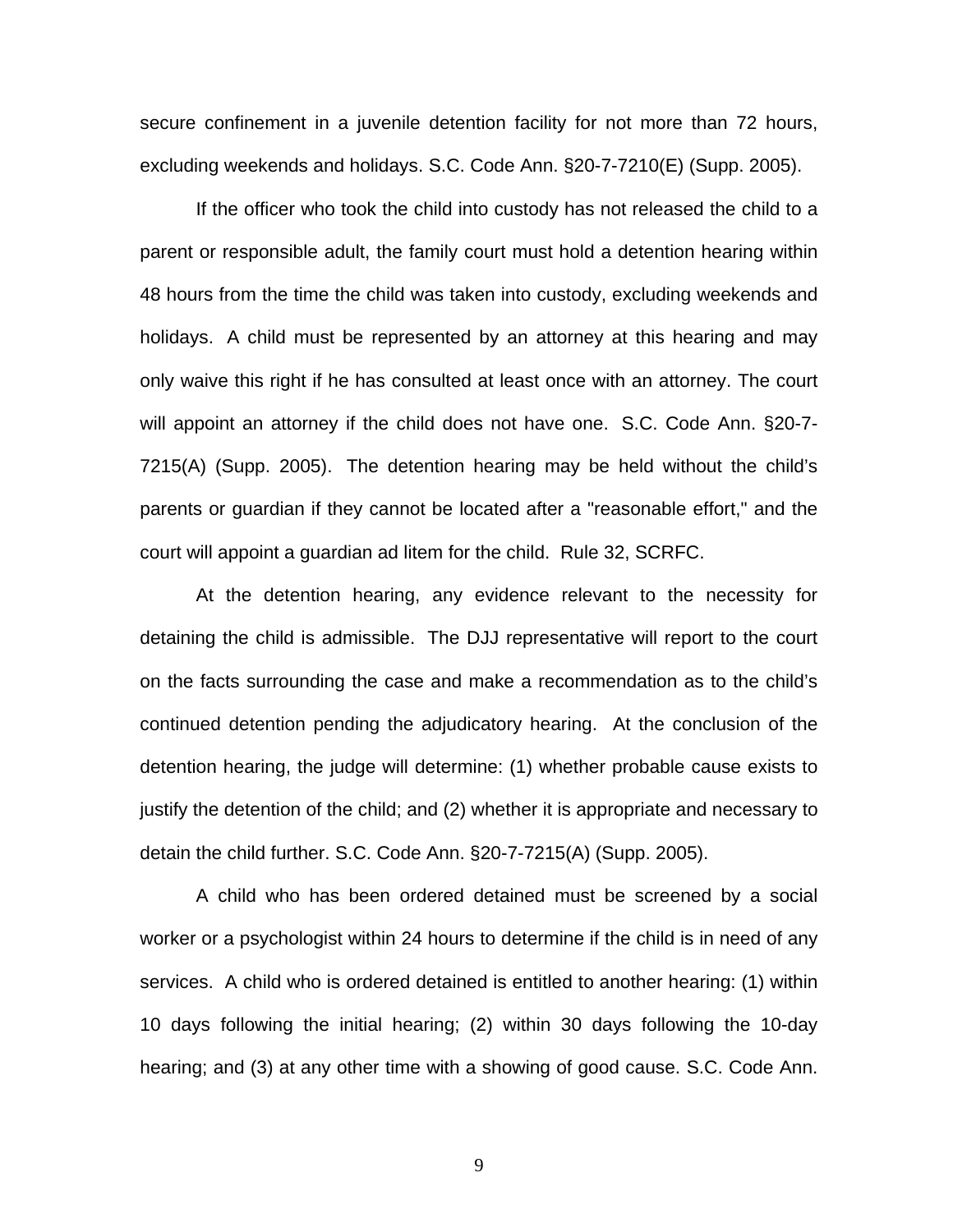§20-7-7215(B) (Supp. 2005). A child must not be detained in a detention facility for more than 90 days, absent exceptional circumstances as determined by the court. S.C. Code Ann. §20-7-7215(A) (Supp. 2005). **(10)** 

## **Steps Toward Detention Reform**

#### **Risk Assessment Instrument**

The use of a risk assessment instrument (RAI) has proven to be an effective tool in reducing unnecessary secure detention in many states and jurisdictions across the country. A RAI is a questionnaire which addresses the facts of each case at various decision points to determine whether the juvenile is a danger to the community or unlikely to appear for a court hearing. The RAI may be administered by law enforcement or DJJ intake staff. South Carolina does not currently use a RAI.

The most common criteria used in a RAI to access risk are:

- How serious is the current charge against the juvenile?
- What prior adjudications does the juvenile have?
- Is the juvenile currently on probation or parole?
- Does the juvenile have another case pending?
- Has the juvenile had a prior escape, runaway, or failure to appear for court?

Based on the RAI score, a determination is made as to whether a juvenile presents a high, moderate, or low risk of flight or danger to the community. The RAI should allow for some level of discretion through the use of overrides. Staff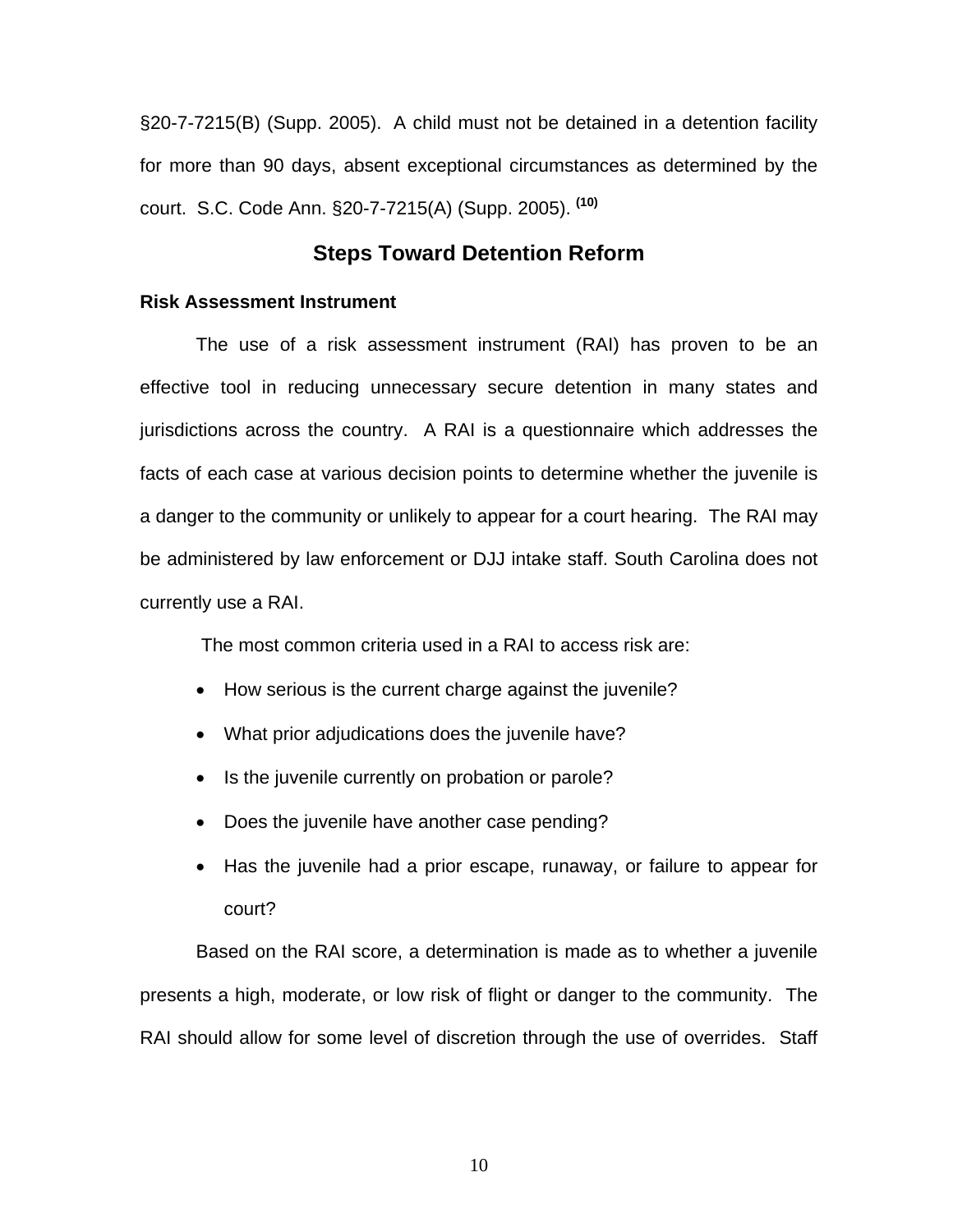must be able to override the indicated custody level based on other factors not addressed by the RAI. (Appendix G)

#### **Community Based Alternatives**

A juvenile who is not placed in secure detention may remain in school, benefit from community support, and have access to local resources and services resulting in better outcomes for the juvenile and family. Status and minor offenders who remain in the community are not exposed to more serious offenders. The use of alternatives reduces the overcrowding of detention centers and makes detention centers a safer environment for juveniles and staff. The use of community alternatives dramatically reduces the overall cost of detention.

Types of community alternatives include:

#### **Home or Community Detention**

- Generally, the target population is juveniles who can safely remain in their own homes or with relatives.
- Staff provides frequent, random, unannounced face-to-face community supervision and makes frequent phone calls.
- May include electronic monitoring.
- The average cost per juvenile is \$10 per day.
- Over 90%of juveniles in home detention make their court appearances and remain arrest free.

#### Residential Alternatives

- A residential facility provides time limited housing.
- Juveniles are supervised 24 hours per day, 7 days per week.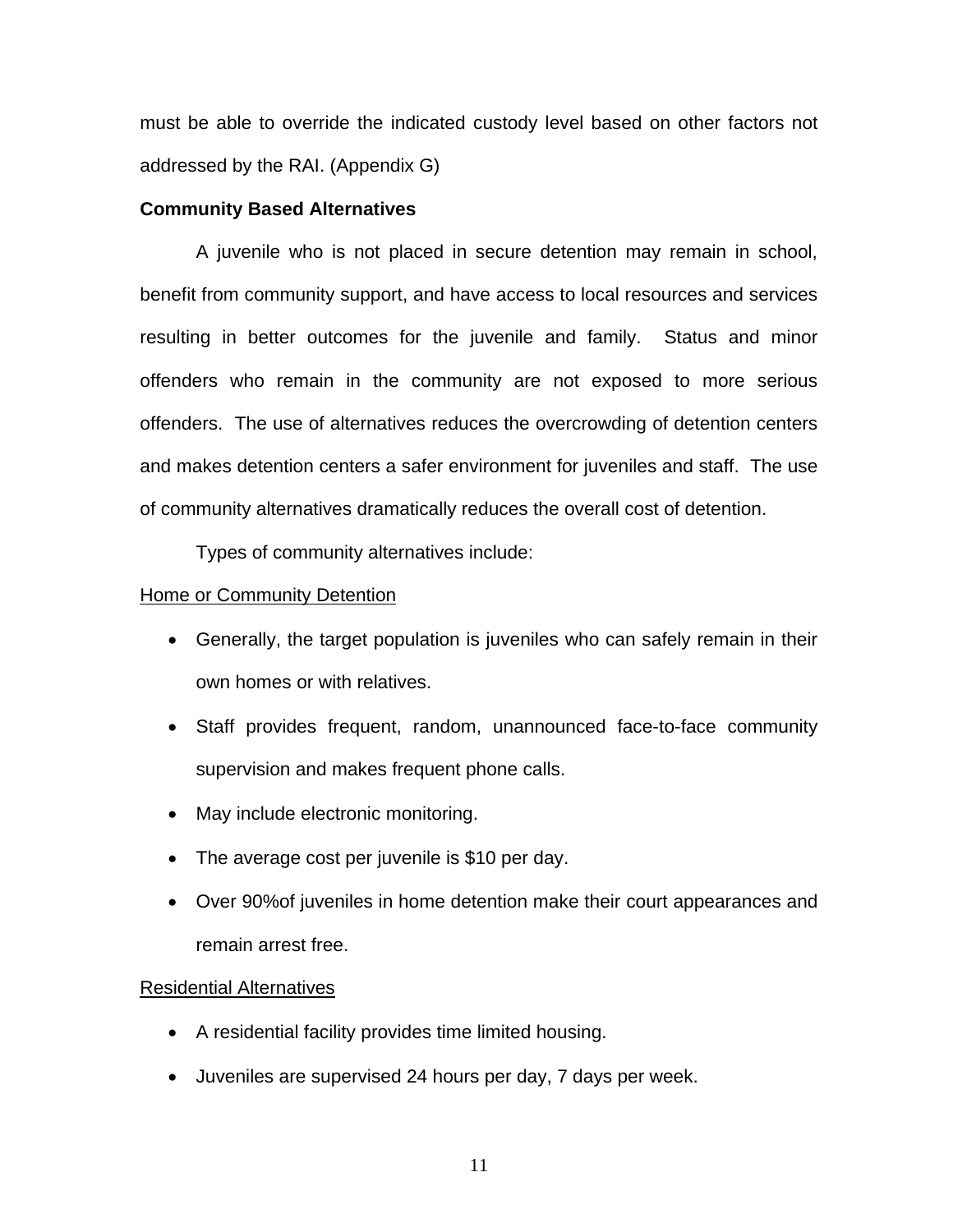- A facility may provide age specific services including education, recreation, life skills training, counseling, transportation to court and other required appointments, and parent outreach.
- The length of stay generally does not exceed 30 days.
- Some juveniles may be in a temporary housing program awaiting placement in a treatment alternative.
- The cost per juvenile is approximately \$90-\$130 per day.

### Foster Care

- Foster care is usually used for younger juveniles and those not suitable for a group care facility.
- Foster parents are given special training about juveniles referred by the juvenile justice system and have access to staff resources for help.

#### Day and Evening Reporting Centers

- Reporting Centers are non-secure, community programs where juveniles report after school or during the day or evening for supervision, educational programs, and structured activities.
- Centers may be used in conjunction with family placement, house arrest, or foster care.
- The length of stay at a reporting center is approximately 30 days.
- The average cost of a day reporting program for a juvenile is \$35 per day.

## Group Home and Other Residential Programs

• A residential facility or group home can provide housing when the family cannot provide adequate supervision.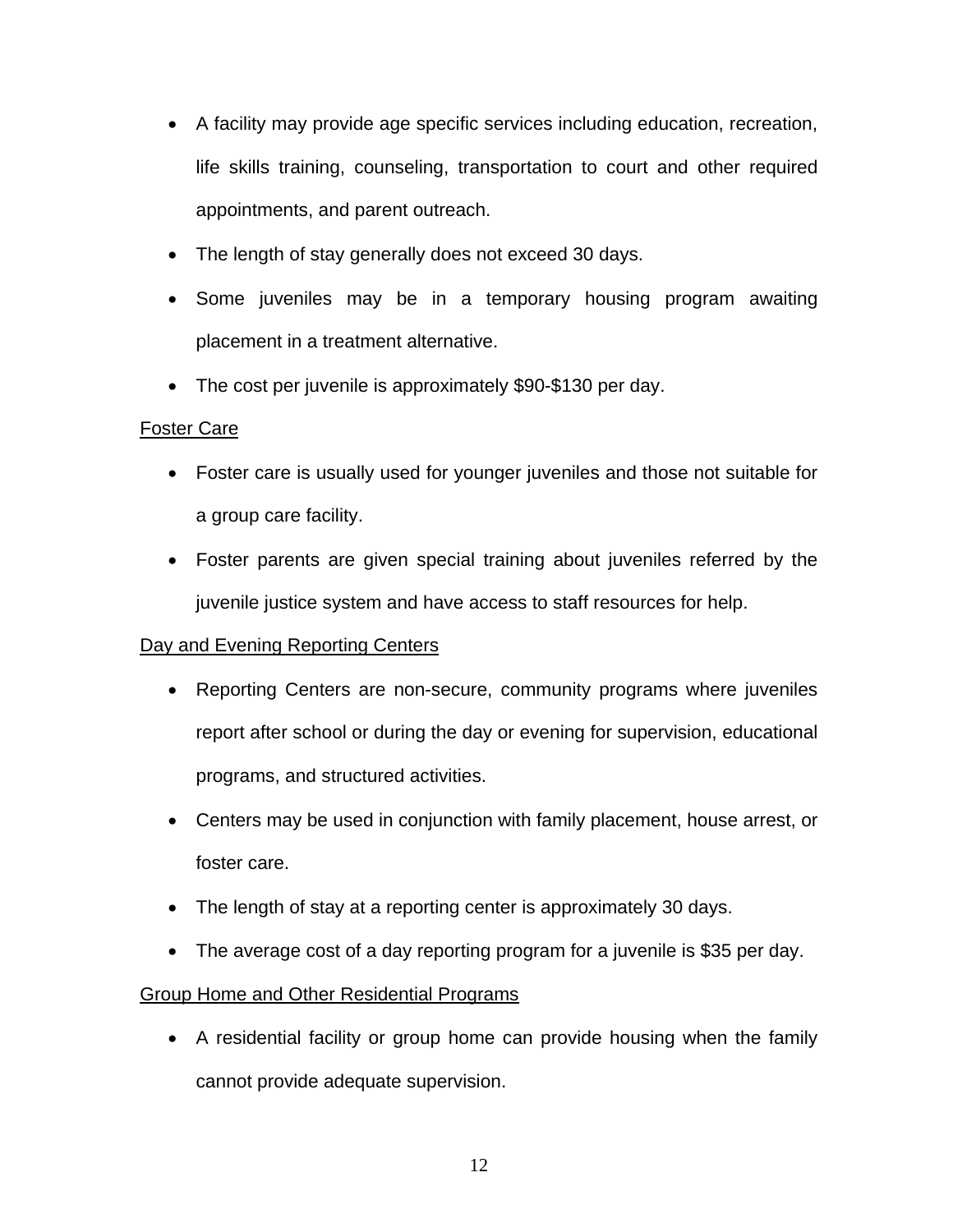- Juveniles receive structured activities and supervision 24 hours per day, 7 days a week.
- Programs may include education, recreation, life skills training, counseling, transportation to court and other required appointments, and parent outreach.
- Juveniles may be temporarily placed in a group home while awaiting placement in a treatment program.
- The average length of stay is 30 days.
- The cost of group home placement ranges from \$90 to \$130 per day.

#### **Expediting the Processing of Juveniles in Detention**

- The average length of stay in secure detention is approximately 14 days; however, some juveniles remain detained much longer. Juveniles awaiting prosecution remain in detention for months, take up space, and contribute to overcrowding. Long-term detention is problematic to the detention center and detrimental to the juvenile. The lack of services in secure detention contributes to emotional and behavioral problems among detained juveniles.
- A "case expeditor" can review detention placements, collaborate with agency and court staff, and speed up the process to get the juvenile released from detention.
- Expediting cases helps reduce overcrowding and accelerates access to treatment for juveniles with special needs.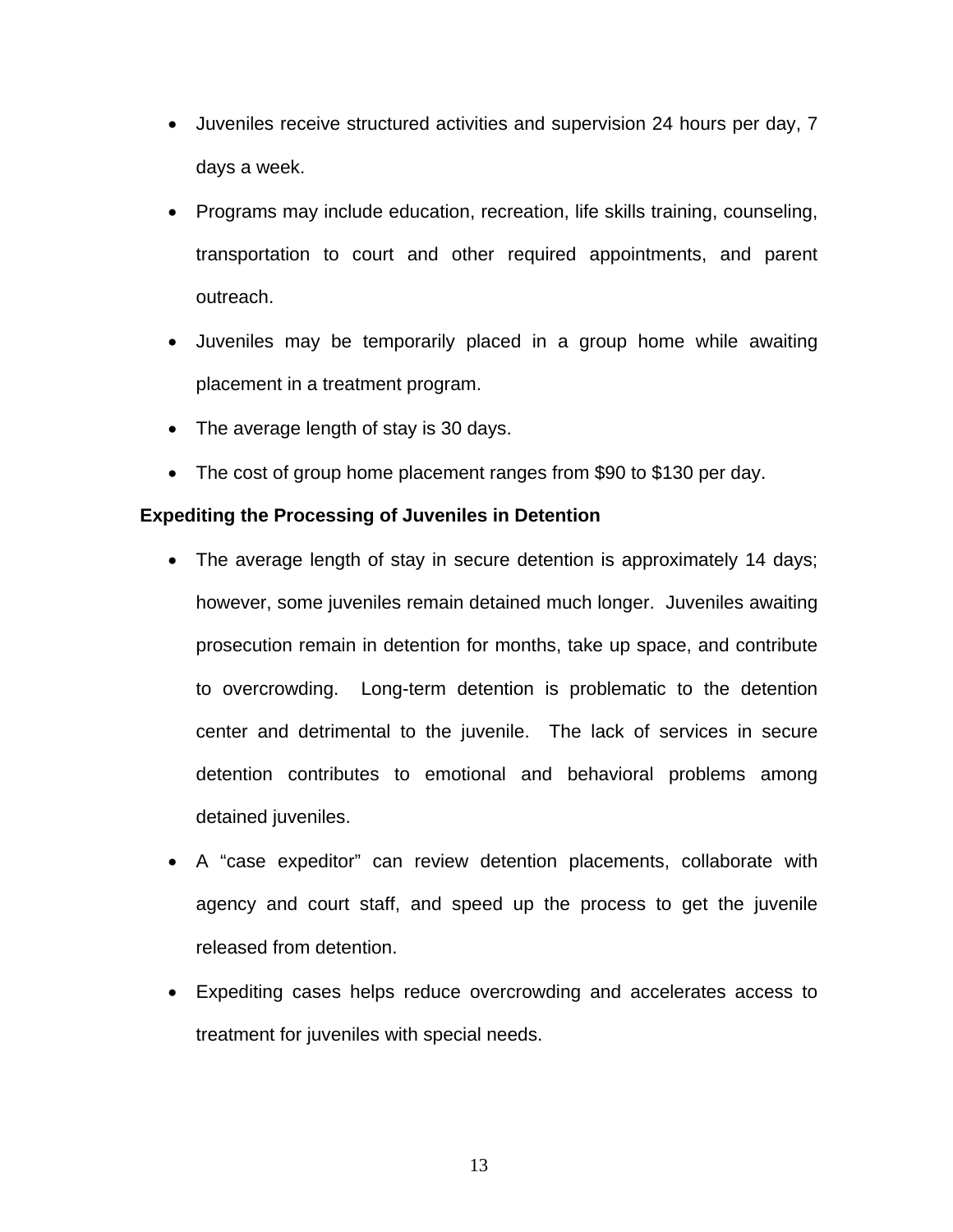#### **Comparison of Alternative Programs to Secure Detention**

- The costs of alternatives to secure detention for one juvenile range from \$10 to \$130 per day.
- The cost of secure detention for one juvenile averages \$150 per day. (This does not include law enforcement's costs and time to transport juveniles back and forth to court hearings.)

The placement of a juvenile in secure detention is a powerful tool and should only be used when necessary to protect the public or to ensure that the juvenile will be present for the next court hearing. Ideally, juveniles who are taken into custody will be objectively screened; community-based alternatives to secure detention will be used for juveniles whose risk assessments are not high; and cases involving juveniles placed in secure detention will be expedited and promptly tried in court.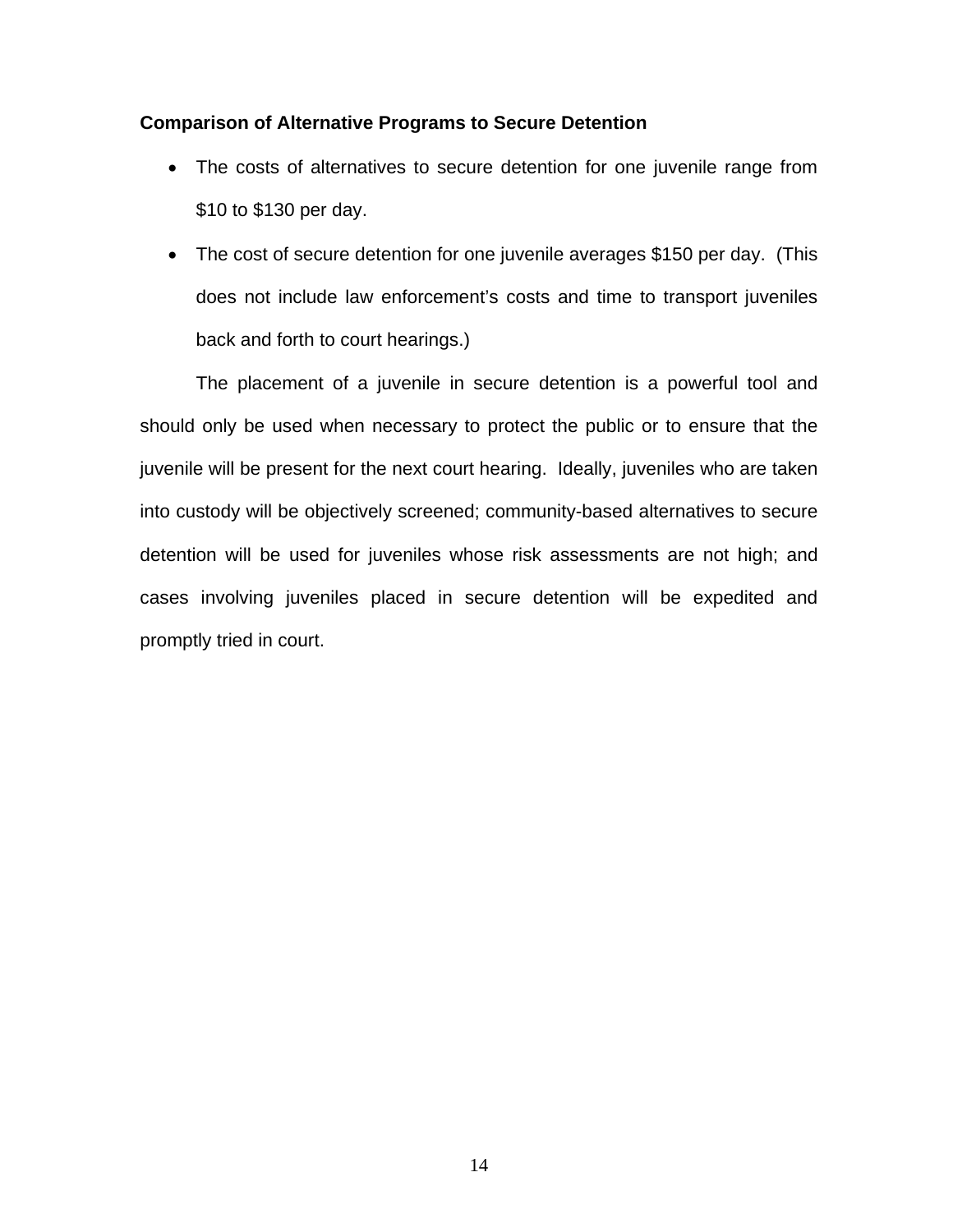## **Appendix A**

**Juveniles Detained (Pre and Post Adjudication) by County/Jurisdiction** 



# **Statewide Detention Total Over Five Years**

DJJ operates a secure juvenile detention facility for all counties with the exception of Charleston County and Richland County. These two counties are included in the count.

- For the fiscal years 00-05, 31 of South Carolina's 46 counties had an increase in the number of juveniles securely detained.
- In the FY 04-05, 22 counties detained more than 50 juveniles while 12 other counties detained more than 100 juveniles for the same time period.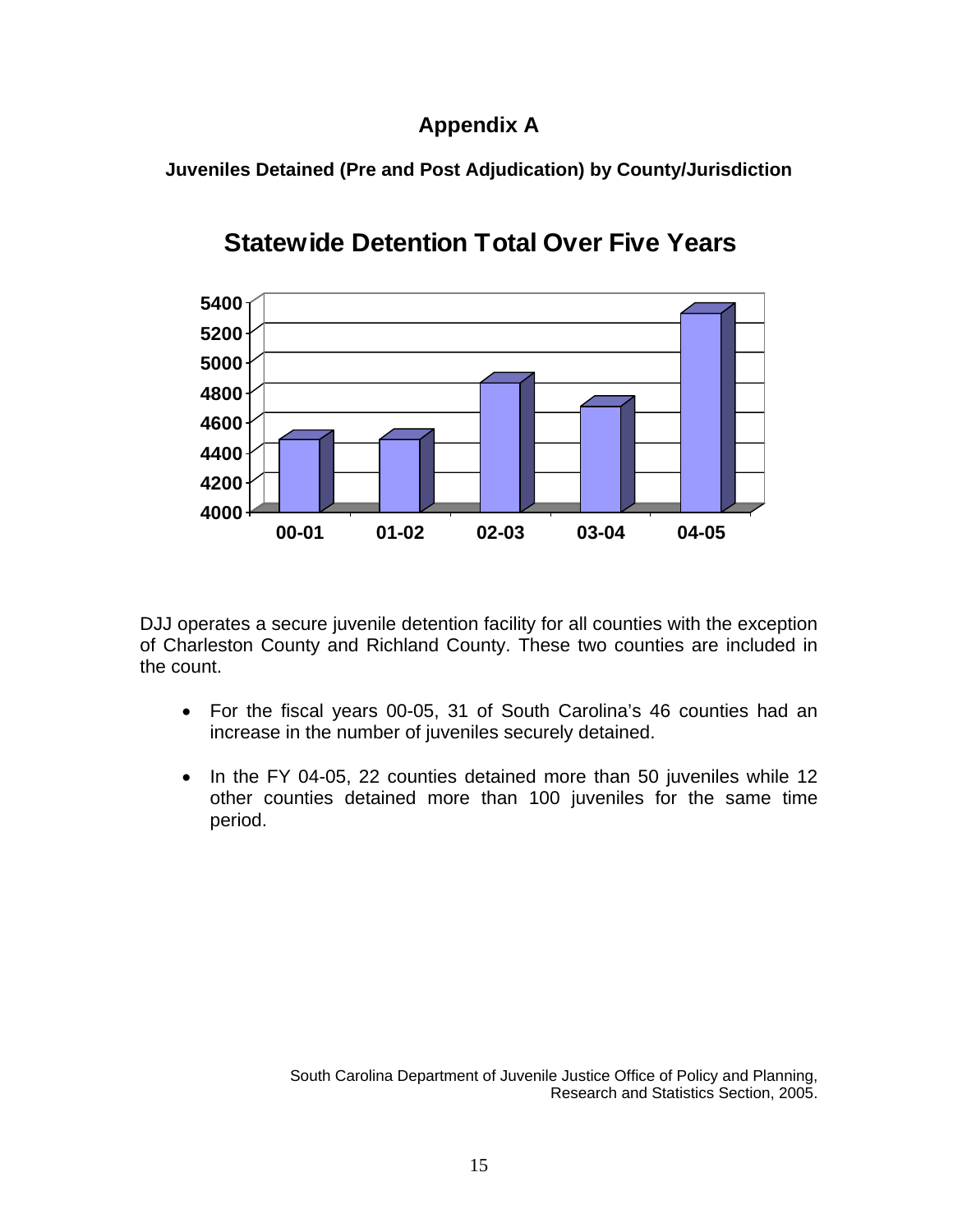





In FY 04-05, 3766 males and 1269 females were securely detained.

- Detention of black females increased by 19% over the five year period.
- While they comprise on 35% of the youth population, 49% of all detentions in FY 04-05 were black males.
- Over the five year period, detention of all males increased by 11% and all females by 16%.
- There has been no decline in detention rates for any group.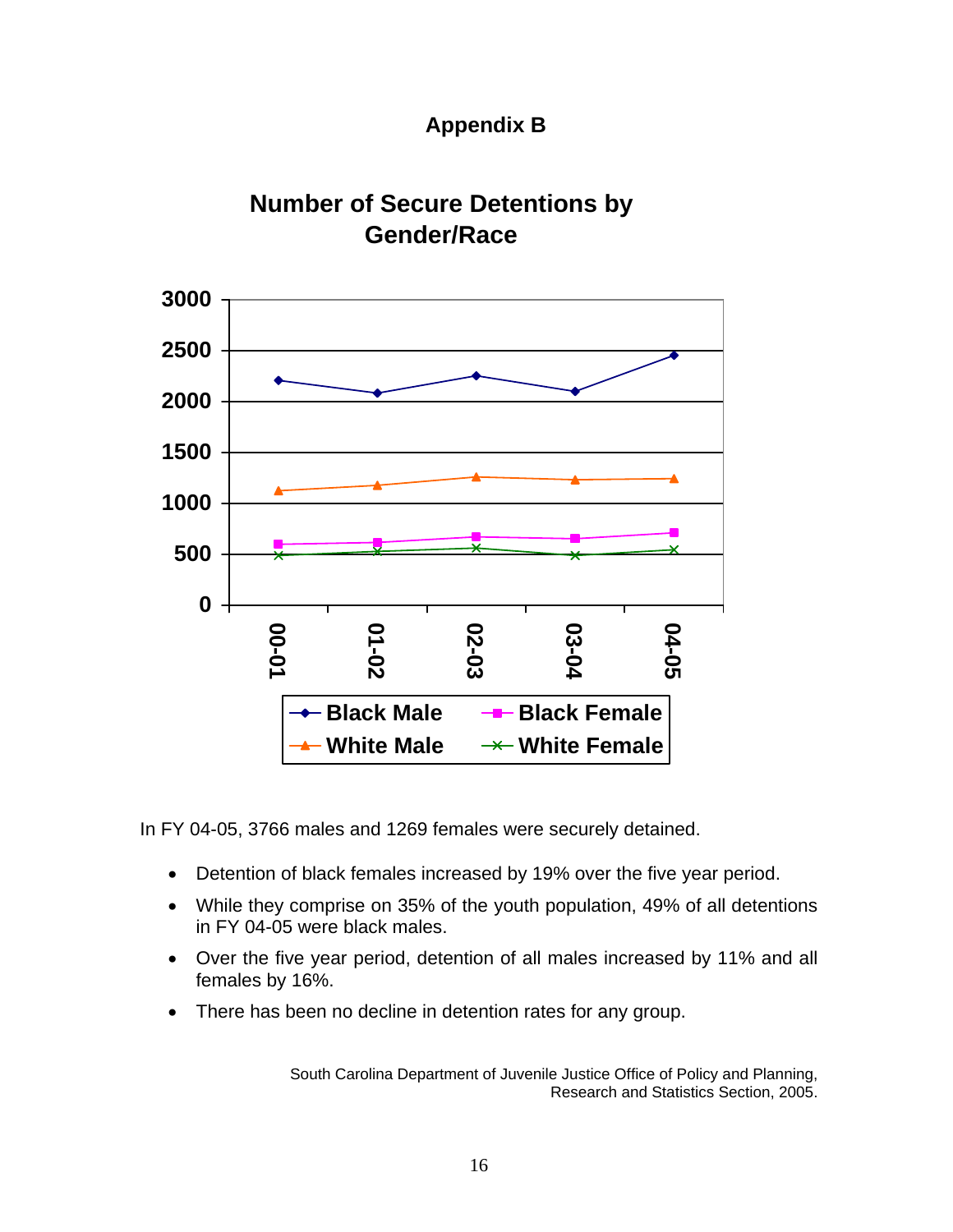# **Appendix C**

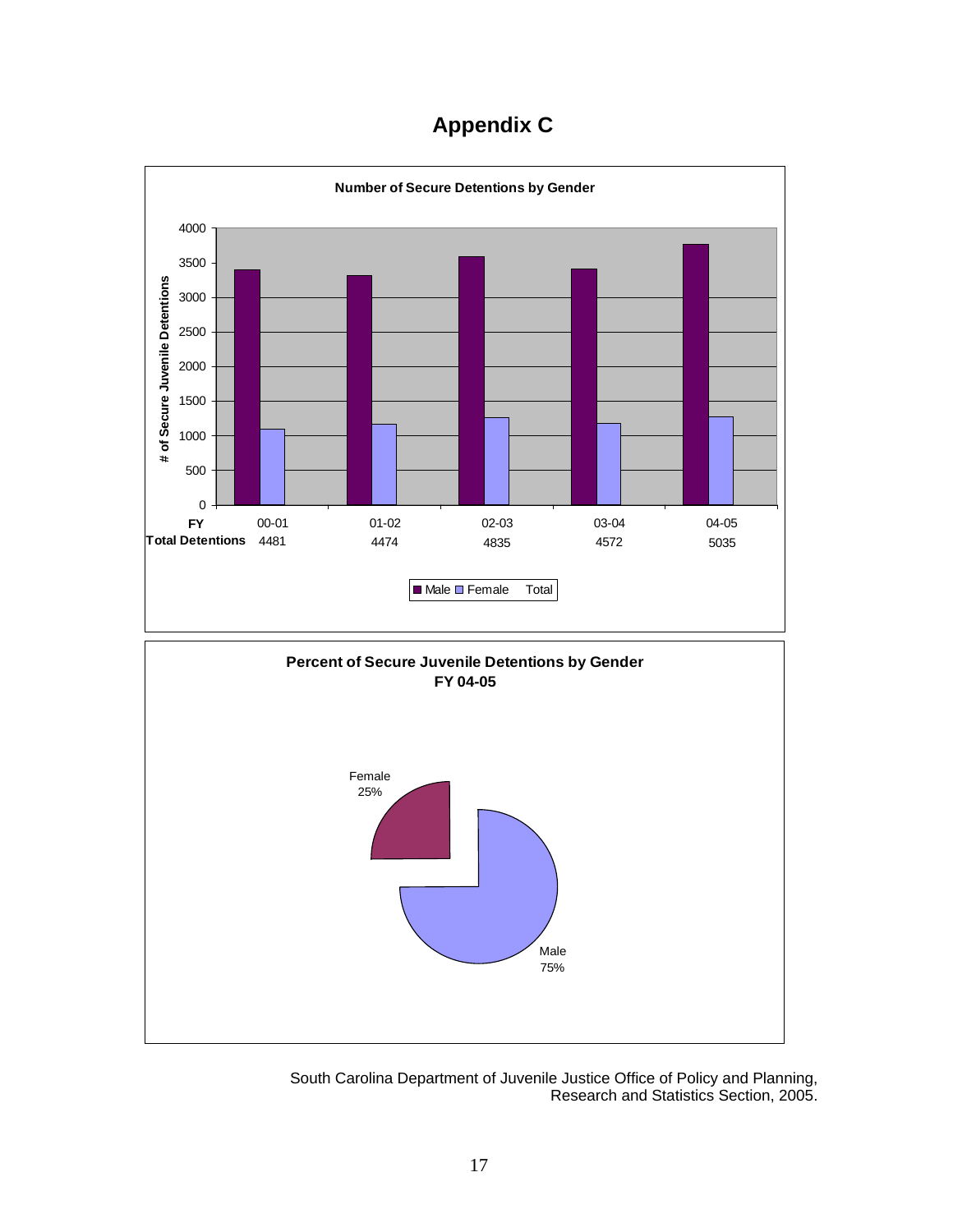# **Appendix D**



• The severity of detention offenses has remained basically unchanged for the past five years.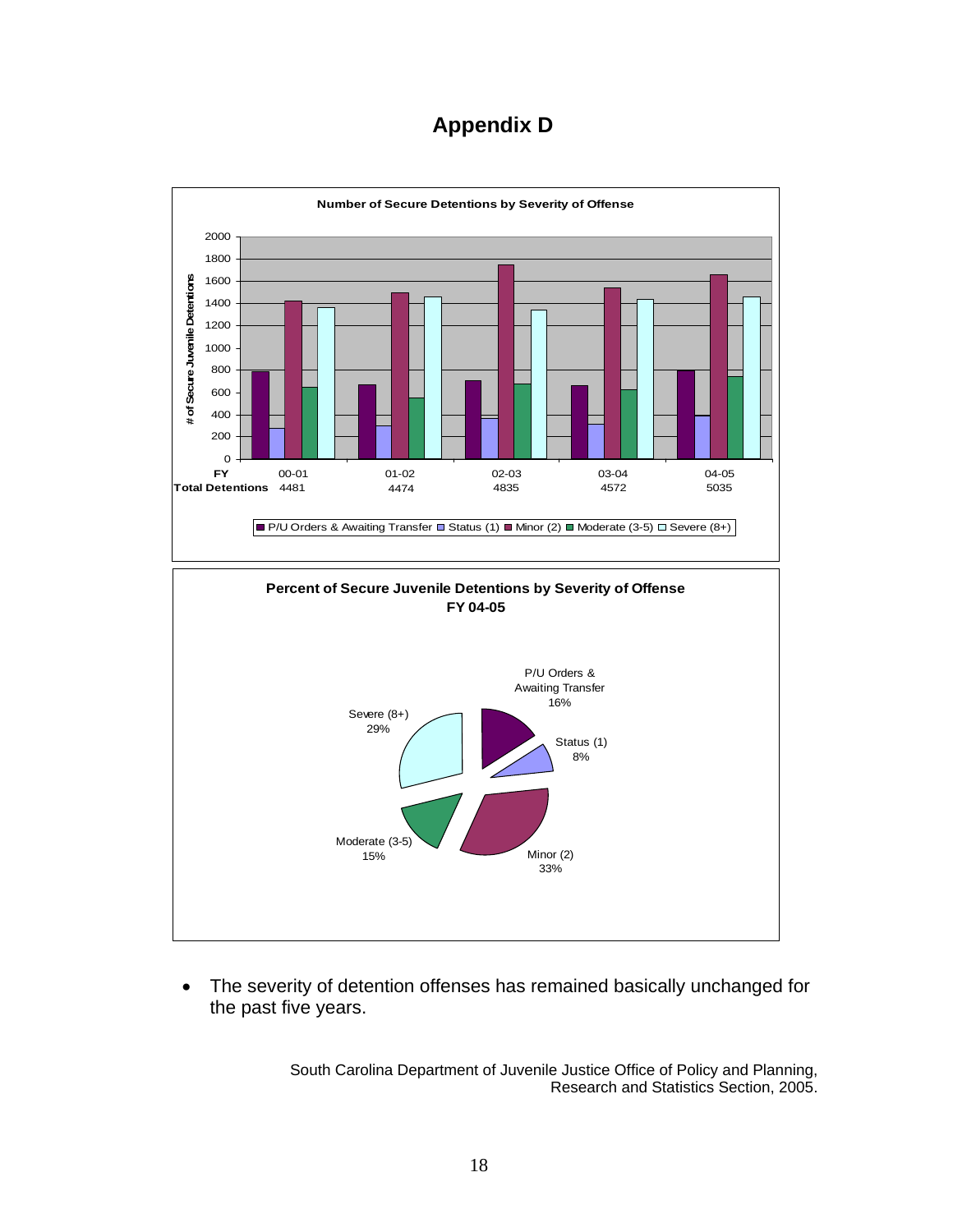## **Appendix E**

## **Weighting of Offenses**

- **0** Pick up Orders
- **1** Awaiting Transfer
- **1** Status Offenses: Truancy, Incorrigibility, Running Away
- **2** Contempt of Court Receiving Stolen Goods <\$1,000 Simple Assault and Battery **Petty Larceny**
- **3** Burglary, 3<sup>rd</sup> degree, 1<sup>st</sup> offense Failure to Stop for a Blue Light **Obstruction of Justice** Resisting Officer Serving Process Domestic Violence 3<sup>rd</sup>, subsequent
- **5** Burglary, 2<sup>nd</sup> degree non-violent Larceny, Purse Snatching Grand Larceny (>\$1,000<\$5,000) Malicious Injury (>\$1,000, <\$5,000)
- **8** Assault and Battery, High and Aggravated Nature Larceny>\$5,000 Weapon on School Grounds Burglary, 2<sup>nd</sup> degree, violent Criminal Sexual Conduct 3rd degree Domestic Violence, High and Aggravated
- **15** Assault and Battery with Intent to Kill Carjack, without Great Bodily Harm Trafficking ice/crank/crack Lynching,  $2^{nd}$  degree Criminal Sexual Conduct, 2<sup>nd</sup> degree
- **21** Carjack With Great Bodily Harm Criminal Sexual Conduct, 1<sup>st</sup> degree Burglary, 1<sup>st</sup> degree Trafficking Cocaine, 400 gms.
- **25** Murder Homicide by Child Abuse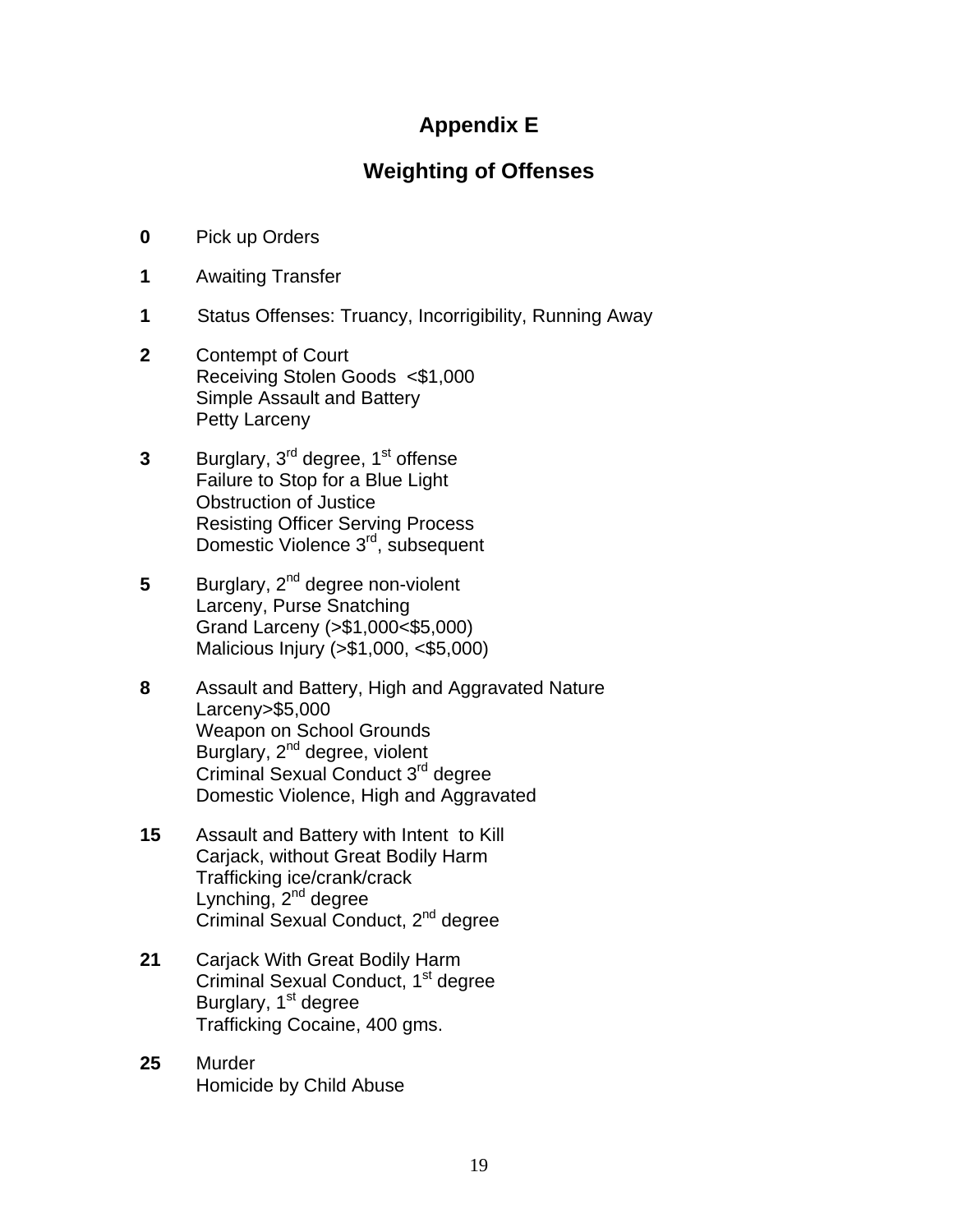## **Appendix F**

| <b>1. AREA REPORTED- South Carolina</b><br><b>County: Statewide</b>                    | 2. MINORITY<br><b>GROUP:</b>           | <b>Black or African-American</b>             |                            |
|----------------------------------------------------------------------------------------|----------------------------------------|----------------------------------------------|----------------------------|
| <b>Data Items</b>                                                                      | Rate of<br>Occurrence -<br>White Youth | Rate of<br>Occurrence -<br>Minority<br>Youth | <b>Relative Rate Index</b> |
| 1. Population at risk (age 10 through 16)                                              |                                        |                                              |                            |
| 2. Juvenile Arrests                                                                    | 32.21                                  | 80.02                                        | 2.48                       |
| 3. Refer to Juvenile Court                                                             | 128.89                                 | 130.86                                       | 1.02                       |
| 4. Cases Diverted                                                                      | 59.61                                  | 56.77                                        | 0.95                       |
| 5. Cases Involving Secure Detention                                                    | 18.63                                  | 21.50                                        | 1.15                       |
| 6. Cases Petitioned (Charge Filed)                                                     | 38.77                                  | 39.31                                        | 1.01                       |
| 7. Cases Resulting in Delinquent Findings                                              | 84.39                                  | 79.70                                        | 0.94                       |
| 8. Cases resulting in Probation Placement                                              | 71.74                                  | 72.20                                        | 1.01                       |
| 9. Cases Resulting in Confinement in<br><b>Secure Juvenile Correctional Facilities</b> | 19.67                                  | 24.19                                        | 1.23                       |
| 10. Cases Transferred to Adult Court                                                   | 0.05                                   | 0.05                                         | $**$                       |
| release 10/30/05<br>Key:                                                               |                                        |                                              |                            |
| Statistically significant results:<br>Results that are not statistically significant   | <b>Bold font</b><br>Regular font       |                                              |                            |
| Group is less than 1% of the youth<br>population                                       | $\ast$                                 |                                              |                            |
| Insufficient number of cases for analysis<br>Missing data for some element of          | $**$                                   |                                              |                            |
| calculation<br><b>Definitions of rates:</b>                                            | ---                                    |                                              |                            |

## **DMC RRI for the period July 2004-June 2005**

**Recommended Base Base Used** 2. Juveniles Arrested - rate per 1000 population per 1000 youth 3. Referrals to Juvenile Court - rate per 100 arrests per 100 arrests 4. Juveniles Diverted before adjudication - rate per 100 referrals 5. Juveniles Detained - rate per 100 referrals per 100 referrals 6. Juveniles Petitioned - rate per 100 referrals per 100 referrals 7. Juveniles found to be delinquent - rate per 100 youth petitioned (charged) 8. Juveniles placed on probation - rate per 100 youth found delinquent

9. Juveniles placed in secure correctional facilities - rate per 100 youth found delinquent

South Carolina Department of Public Safety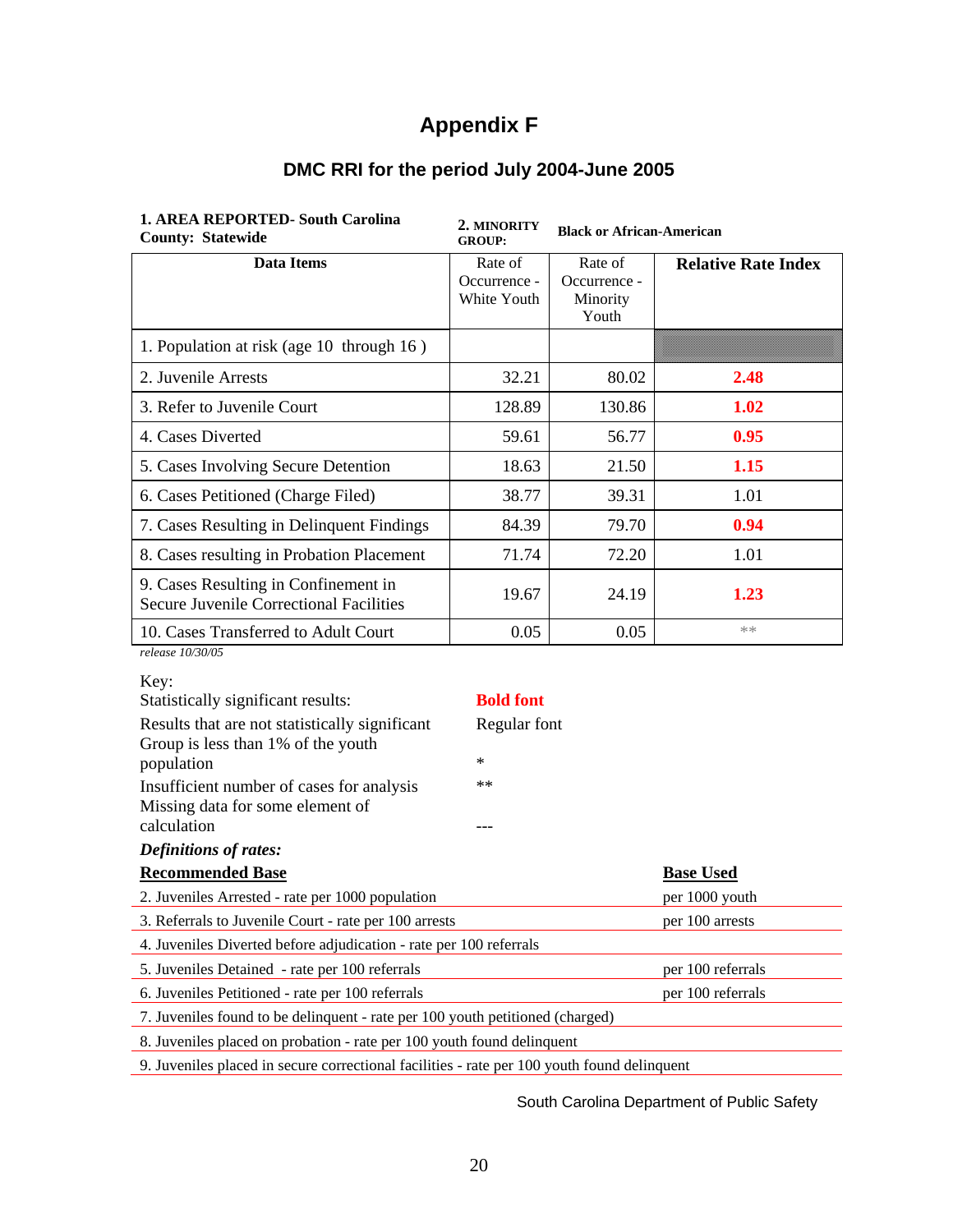# **Appendix G**

## **Sample Risk Assessment Instruments**

Georgia Department of Juvenile Justice – Detention Risk Assessment

Tennessee Department of Children's Services –Community Risk Assessment **Instrument** 

Virginia Department of Juvenile Justice – Detention Assessment Instrument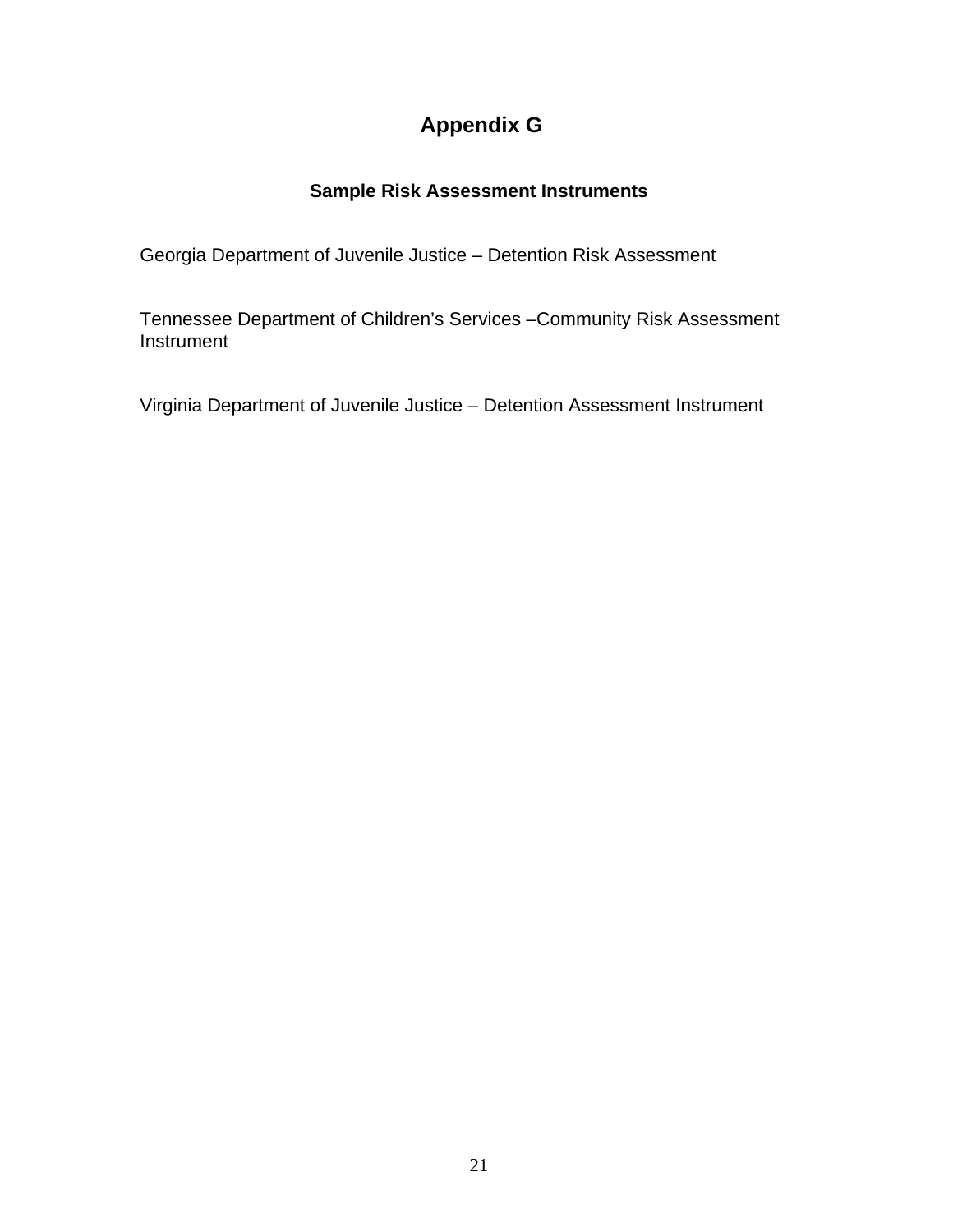## **WORKS CITED**

- (1) **"**Pathways to Juvenile Detention Reform." The Juvenile Detention Alternatives Initiative. The Annie E. Casey Foundation,1992.
- (2) Juvenile Justice and Delinquency Prevention Act of 2002 at http://ojjdp.ncjrs.org.
- (3) Alternatives to Secure Detention and Confinement of Juvenile Offenders, at <http://ojjdp.ncjrs.org/jjbulletin> (September 2005).
- (4) Office of Juvenile Justice on Delinquency Prevention. (1999) Minorities in the juvenile justice system. Juvenile Offenders and Victims: 1999 Report.
- (5) Unlocking the Future: Detention Reform in the Juvenile Justice System-the Coalition for Juvenile Justice, 2003 Annual Report.
- (6) Juvenile Court Statistics, 1996, cited in Howard Snyder and M. Sickmund, Juvenile Offenders and Victims, 1999 Report.
- (7) Russell K. Van Fleet and Edward C. Byrnes, "Alternatives to Detention Survey Report," Coalition for Juvenile Justice, 2002.
- (8) C. Puzzanxhera, et al. Juvenile Court Statistics, 1999. (Washington, DC: Office of Juvenile Justice and Delinquency Prevention, 2002).
- (9) South Carolina Department of Public Safety. 2004-2005 Disproportionate Minority Contact RRI Matrices, FY 2004-2005 (scdps.net).
- (10) Public Defender Case Expeditor Training and Resource Manual, Children's Law Office, 2005.